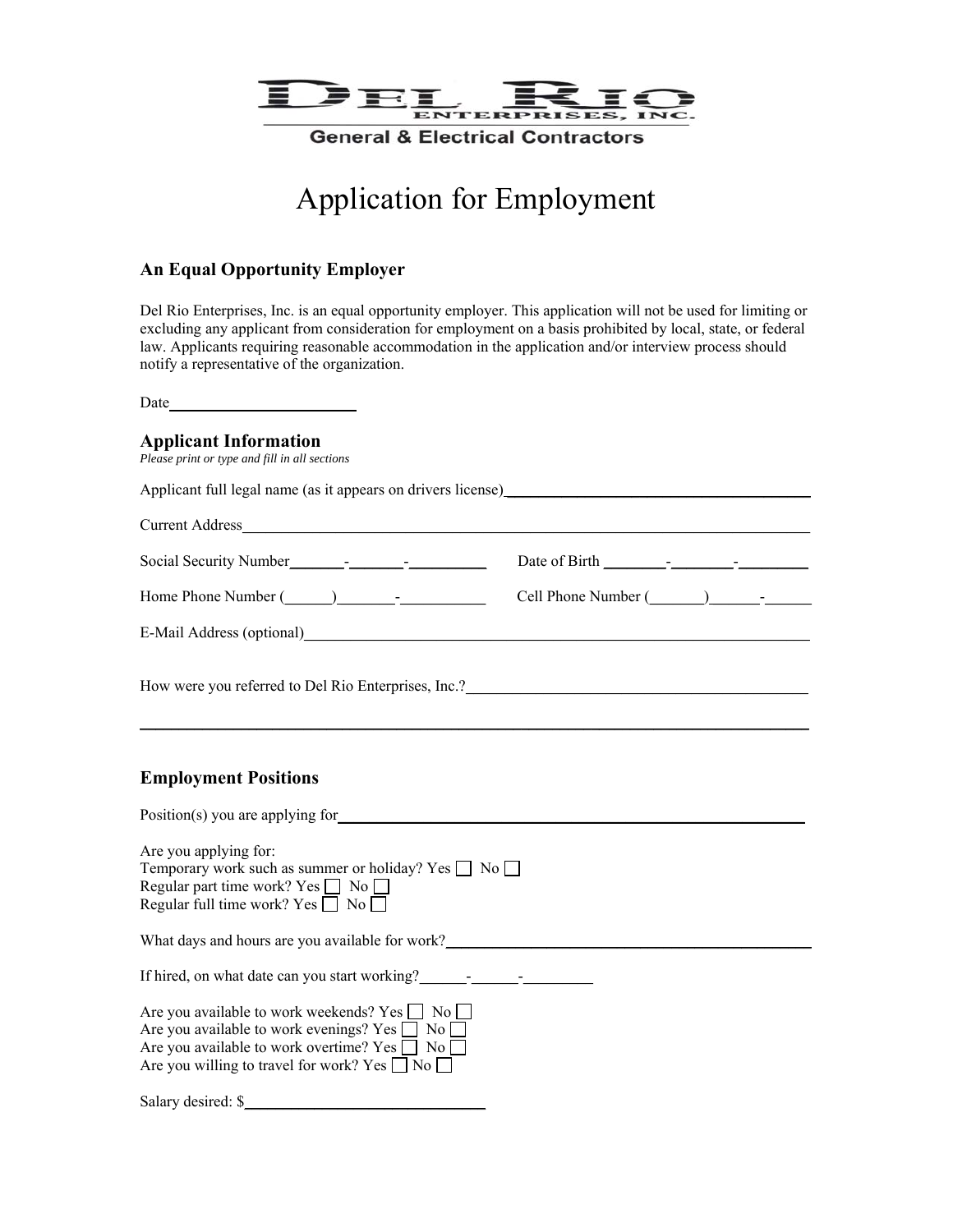## **Personal Information**

| Do you have a valid driver's license in the state of New Mexico? Yes $\Box$ No $\Box$<br>If yes, please provide driver's license #                                |                                                                                                                                                                   |  |  |  |
|-------------------------------------------------------------------------------------------------------------------------------------------------------------------|-------------------------------------------------------------------------------------------------------------------------------------------------------------------|--|--|--|
| license number.                                                                                                                                                   | If you have a valid driver's license $\pi$<br>If you have a valid driver's license from another state please provide below the issuing state and driver's         |  |  |  |
|                                                                                                                                                                   |                                                                                                                                                                   |  |  |  |
| Do you have a clean driving record? Yes $\Box$ No $\Box$<br>Has your driver's license ever been revoked or suspended? If yes, please explain Yes $\Box$ No $\Box$ |                                                                                                                                                                   |  |  |  |
| Have you ever applied to or worked for Del Rio Enterprises, Inc. before? Yes $\Box$ No $\Box$                                                                     |                                                                                                                                                                   |  |  |  |
|                                                                                                                                                                   | Do you have any friends, relatives or acquaintances working for Del Rio Enterprises, Inc.? Yes $\Box$ No $\Box$                                                   |  |  |  |
| If hired, would you have transportation to/from work? Yes $\Box$ No $\Box$                                                                                        |                                                                                                                                                                   |  |  |  |
| $Yes \Box No \Box$                                                                                                                                                | Are you over the age of 18? (If under the age of 18, hire is subject to verification of minimum legal age.)                                                       |  |  |  |
| in the United States? Yes $\Box$ No $\Box$                                                                                                                        | If hired, would you be able to present evidence of your U.S. citizenship or proof of your legal right to work                                                     |  |  |  |
|                                                                                                                                                                   | Are you willing to take a pre-employment drug test and random drug tests during employment?                                                                       |  |  |  |
| reasonable accommodation? Yes $\Box$ No $\Box$<br>If no, please describe the function(s) that cannot be performed ________________                                | Are you able to perform the essential functions of the job for which you are applying, either without or with                                                     |  |  |  |
| functions. It is possible that a hire may be tested on skill/agility and may be subject to a medical examination conducted by a medical professional.)            | (Note: Company complies with the ADA and considers reasonable accommodation measures that may be necessary for eligible applicants/employees to perform essential |  |  |  |
|                                                                                                                                                                   | For statistical purposes, please check the box for the racial or ethnic group with which you identify                                                             |  |  |  |
| White                                                                                                                                                             |                                                                                                                                                                   |  |  |  |
|                                                                                                                                                                   |                                                                                                                                                                   |  |  |  |

Hispanic

■Black

Asian/Pacific Islander

Native American/Alaskan Native

For statistical purposes, please check the appropriate box Male Female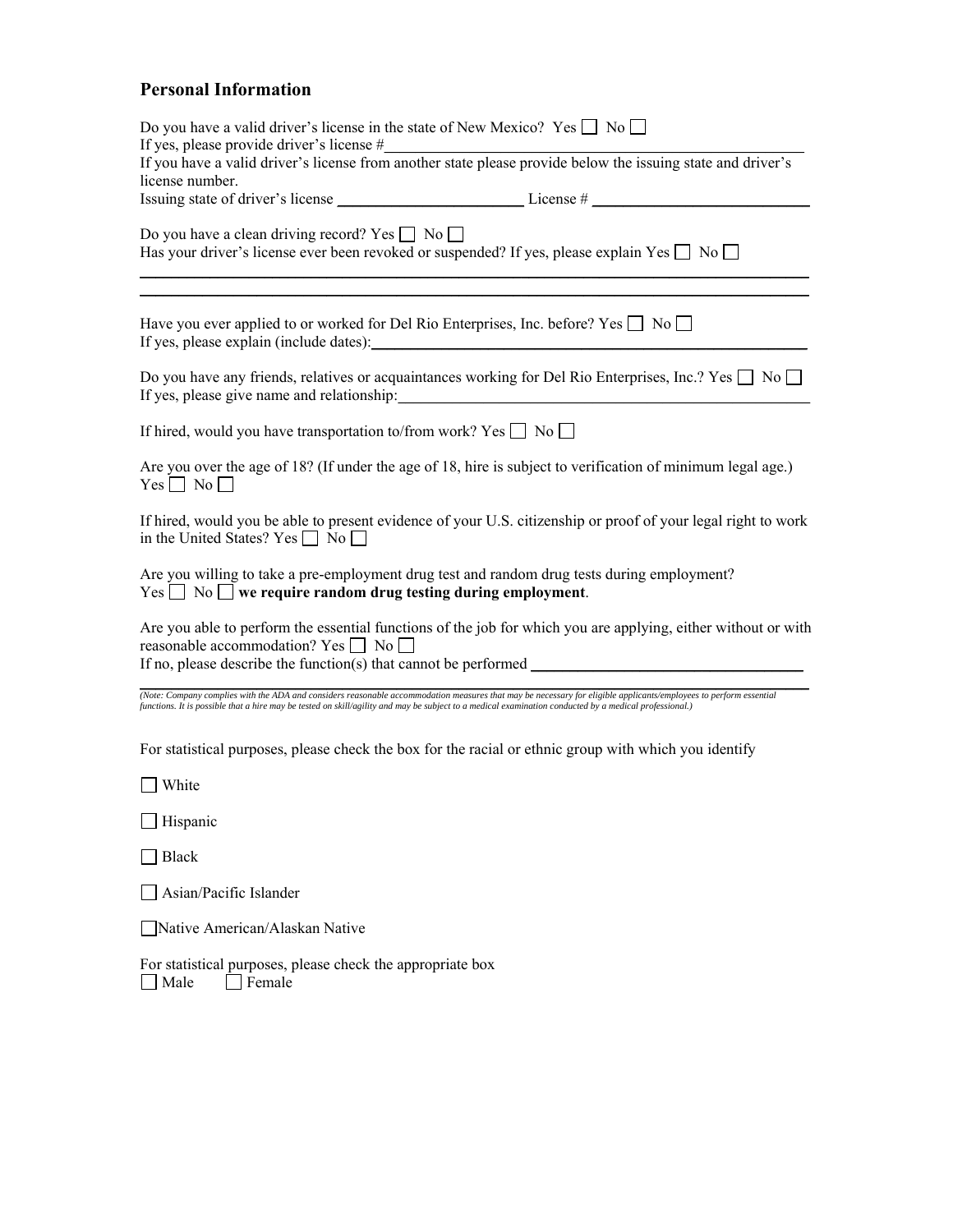# **Education, Training and Experience**

| High school                                                                                                                                                                                                            |  |  |  |  |
|------------------------------------------------------------------------------------------------------------------------------------------------------------------------------------------------------------------------|--|--|--|--|
| School name                                                                                                                                                                                                            |  |  |  |  |
|                                                                                                                                                                                                                        |  |  |  |  |
| School address<br>Number of years completed (please circle) 1 2 3 4                                                                                                                                                    |  |  |  |  |
| Did you graduate? Yes $\Box$ No $\Box$                                                                                                                                                                                 |  |  |  |  |
| Can you provide a copy of your high school diploma? Yes $\Box$ No $\Box$                                                                                                                                               |  |  |  |  |
| College/University or Vocational school                                                                                                                                                                                |  |  |  |  |
| School name                                                                                                                                                                                                            |  |  |  |  |
| School address                                                                                                                                                                                                         |  |  |  |  |
| Number of years completed (please circle) 1 2 3 4 Other                                                                                                                                                                |  |  |  |  |
| Did you graduate? Yes $\Box$ No $\Box$                                                                                                                                                                                 |  |  |  |  |
| If yes, please specify concentration:                                                                                                                                                                                  |  |  |  |  |
| Military                                                                                                                                                                                                               |  |  |  |  |
|                                                                                                                                                                                                                        |  |  |  |  |
| Rank in military:                                                                                                                                                                                                      |  |  |  |  |
|                                                                                                                                                                                                                        |  |  |  |  |
|                                                                                                                                                                                                                        |  |  |  |  |
|                                                                                                                                                                                                                        |  |  |  |  |
| Do you have an OSHA 10 hour safety training card? Yes $\Box$ No $\Box$                                                                                                                                                 |  |  |  |  |
| Do you have any other experience, training, qualifications, or skills which you feel should be brought to<br>our attention, in the case that they make you especially suited for working with us? Yes $\Box$ No $\Box$ |  |  |  |  |
|                                                                                                                                                                                                                        |  |  |  |  |

### **References**

Please list below three persons who have knowledge of your work performance within the last five years. Please include professional references only.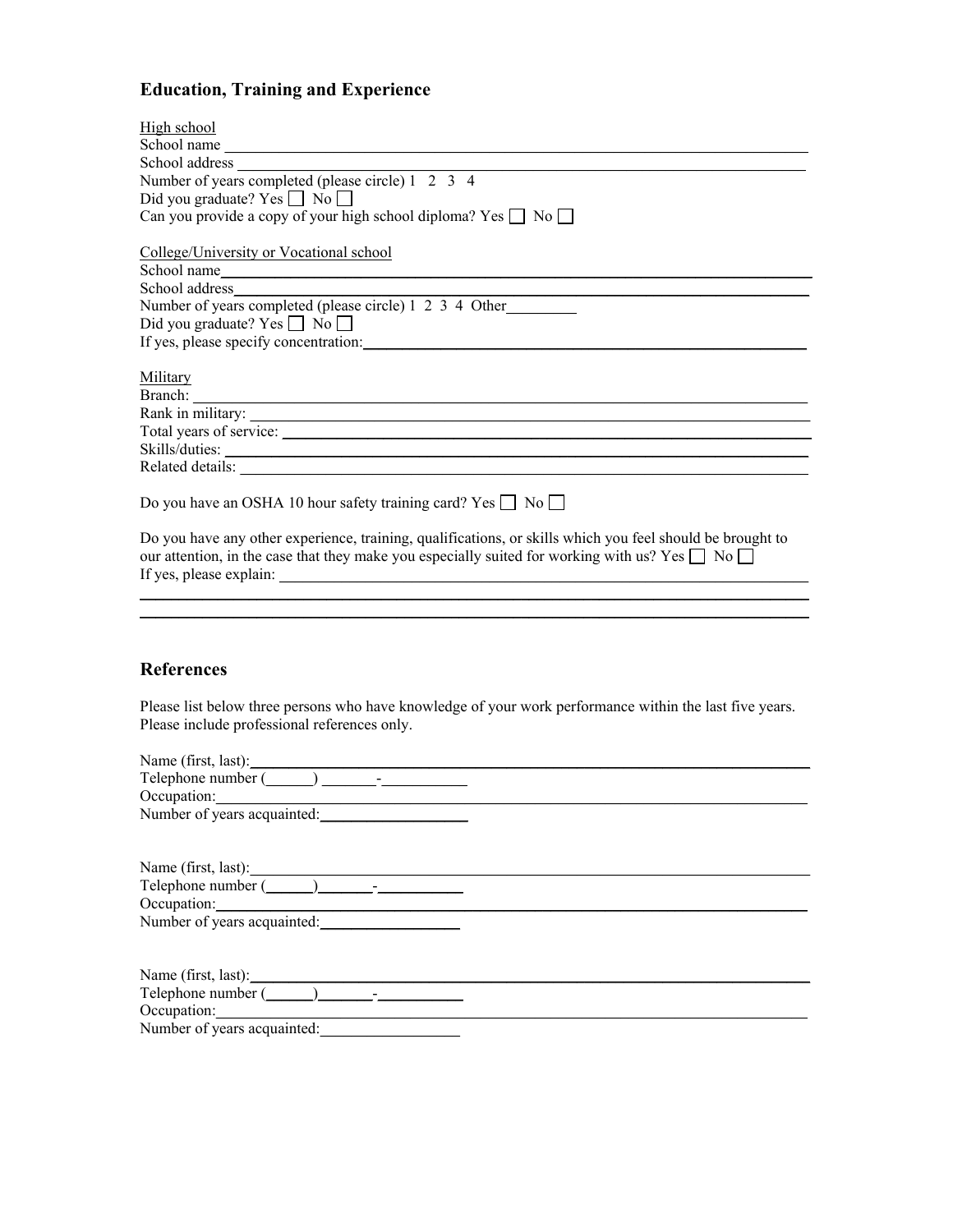# **Employment History**

| Are you currently employed? Yes $\Box$ No $\Box$                   |  |
|--------------------------------------------------------------------|--|
| If yes, may we contact your present employer? Yes $\Box$ No $\Box$ |  |
| Please provide name and phone number:                              |  |

Begin with present or most recent job. List your last four (4) jobs in order. Do not omit any job.

### **Employment Experience 1:**

| Employer                                                                                                                                                                                                                       | Supervisor's Name |
|--------------------------------------------------------------------------------------------------------------------------------------------------------------------------------------------------------------------------------|-------------------|
| Address: No. 1996. The Committee of the Committee of the Committee of the Committee of the Committee of the Committee of the Committee of the Committee of the Committee of the Committee of the Committee of the Committee of |                   |
| Job position: Note that the set of the set of the set of the set of the set of the set of the set of the set of the set of the set of the set of the set of the set of the set of the set of the set of the set of the set of  |                   |
| Length of employment (include dates):                                                                                                                                                                                          |                   |
| Telephone number: $(\_\_)$ - - -                                                                                                                                                                                               |                   |
| Starting/ending salary:                                                                                                                                                                                                        |                   |
|                                                                                                                                                                                                                                |                   |
|                                                                                                                                                                                                                                |                   |
|                                                                                                                                                                                                                                |                   |
|                                                                                                                                                                                                                                |                   |
|                                                                                                                                                                                                                                |                   |
|                                                                                                                                                                                                                                |                   |
| Reason for leaving:                                                                                                                                                                                                            |                   |
|                                                                                                                                                                                                                                |                   |
|                                                                                                                                                                                                                                |                   |
| <b>Employment Experience 2:</b>                                                                                                                                                                                                |                   |
| Employer                                                                                                                                                                                                                       | Supervisor's Name |
|                                                                                                                                                                                                                                |                   |
| Job position: Note that the same state of the state of the state of the state of the state of the state of the state of the state of the state of the state of the state of the state of the state of the state of the state o |                   |
|                                                                                                                                                                                                                                |                   |
| Telephone number: $(\_\_)$ $\_\_$ - $\_\_$                                                                                                                                                                                     |                   |
| Starting/ending salary: 1999 and 2009 and 2009 and 2009 and 2009 and 2009 and 2009 and 2009 and 2009 and 2009 and 2009 and 2009 and 2009 and 2009 and 2009 and 2009 and 2009 and 2009 and 2009 and 2009 and 2009 and 2009 and  |                   |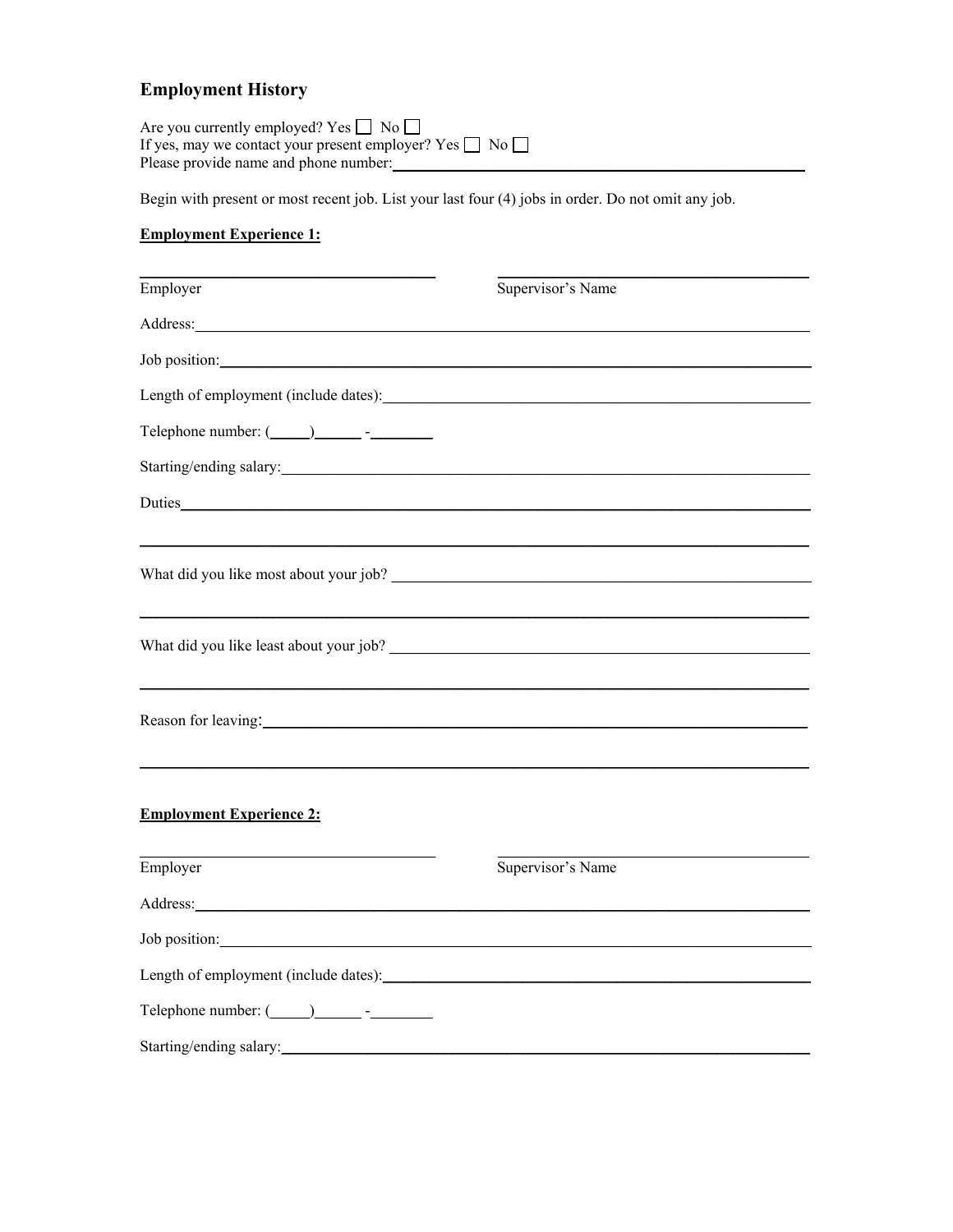| <u> 1980 - Johann Stoff, deutscher Stoff, der Stoff, der Stoff, der Stoff, der Stoff, der Stoff, der Stoff, der S</u> |                                                                                                                                                                            |
|-----------------------------------------------------------------------------------------------------------------------|----------------------------------------------------------------------------------------------------------------------------------------------------------------------------|
|                                                                                                                       |                                                                                                                                                                            |
| What did you like most about your job?                                                                                |                                                                                                                                                                            |
|                                                                                                                       |                                                                                                                                                                            |
|                                                                                                                       |                                                                                                                                                                            |
|                                                                                                                       |                                                                                                                                                                            |
|                                                                                                                       |                                                                                                                                                                            |
|                                                                                                                       |                                                                                                                                                                            |
|                                                                                                                       |                                                                                                                                                                            |
|                                                                                                                       |                                                                                                                                                                            |
|                                                                                                                       |                                                                                                                                                                            |
| Supervisor's Name                                                                                                     |                                                                                                                                                                            |
|                                                                                                                       |                                                                                                                                                                            |
|                                                                                                                       |                                                                                                                                                                            |
| Length of employment (include dates):                                                                                 |                                                                                                                                                                            |
|                                                                                                                       |                                                                                                                                                                            |
|                                                                                                                       |                                                                                                                                                                            |
|                                                                                                                       |                                                                                                                                                                            |
|                                                                                                                       |                                                                                                                                                                            |
|                                                                                                                       |                                                                                                                                                                            |
|                                                                                                                       |                                                                                                                                                                            |
|                                                                                                                       |                                                                                                                                                                            |
|                                                                                                                       |                                                                                                                                                                            |
|                                                                                                                       |                                                                                                                                                                            |
|                                                                                                                       |                                                                                                                                                                            |
|                                                                                                                       | ,我们也不会有什么。""我们的人,我们也不会有什么?""我们的人,我们也不会有什么?""我们的人,我们也不会有什么?""我们的人,我们也不会有什么?""我们的人<br>Reason for leaving:<br>Job position:<br>Starting/ending salary:<br>Reason for leaving: |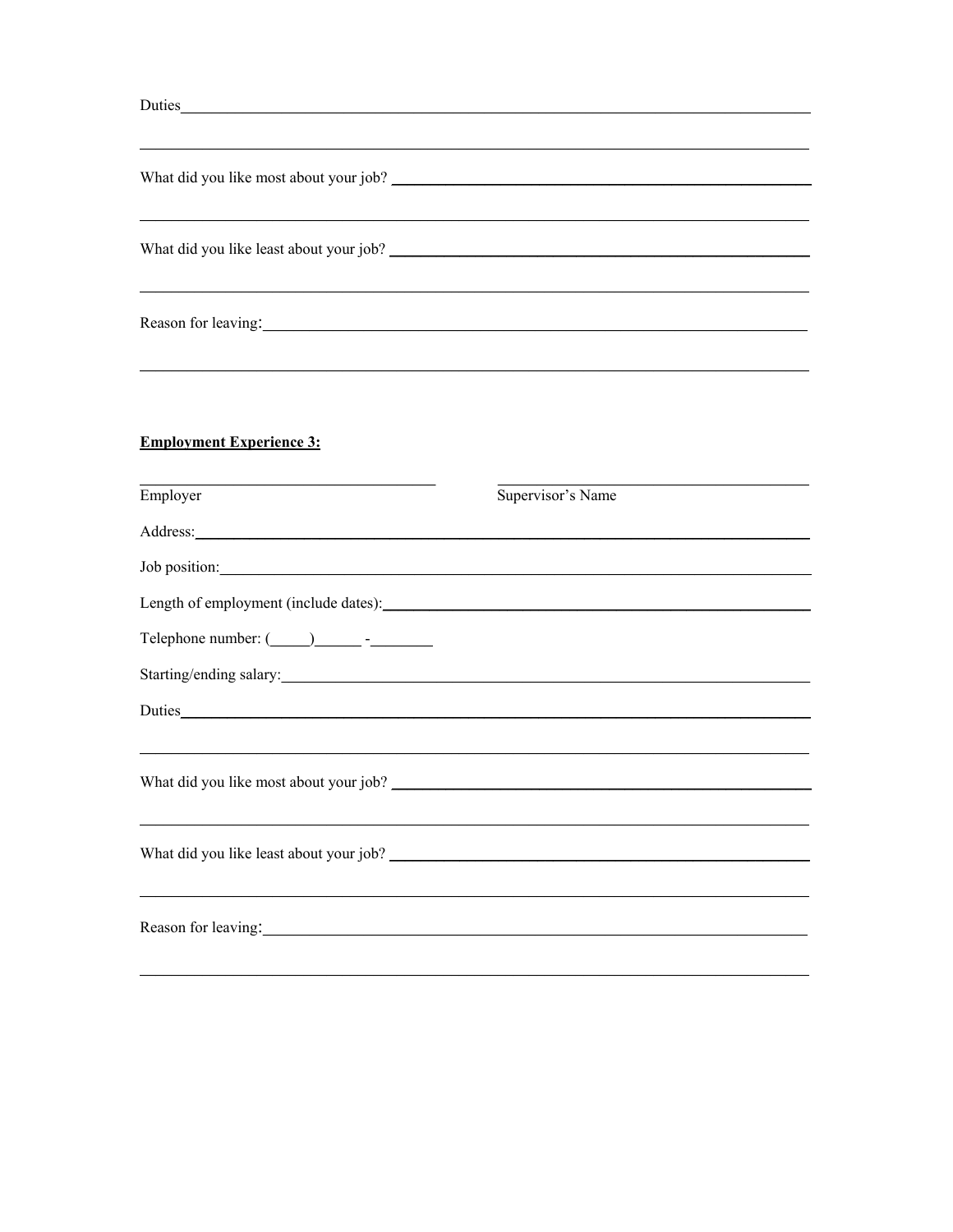#### **Employment Experience 4:**

| Employer                                                                                                                                                                                                                       | Supervisor's Name                                                                |  |
|--------------------------------------------------------------------------------------------------------------------------------------------------------------------------------------------------------------------------------|----------------------------------------------------------------------------------|--|
| Address: Note and the contract of the contract of the contract of the contract of the contract of the contract of the contract of the contract of the contract of the contract of the contract of the contract of the contract |                                                                                  |  |
| Job position: Note that the set of the set of the set of the set of the set of the set of the set of the set of the set of the set of the set of the set of the set of the set of the set of the set of the set of the set of  |                                                                                  |  |
|                                                                                                                                                                                                                                |                                                                                  |  |
|                                                                                                                                                                                                                                |                                                                                  |  |
| Starting/ending salary:                                                                                                                                                                                                        |                                                                                  |  |
|                                                                                                                                                                                                                                |                                                                                  |  |
|                                                                                                                                                                                                                                |                                                                                  |  |
|                                                                                                                                                                                                                                |                                                                                  |  |
|                                                                                                                                                                                                                                |                                                                                  |  |
|                                                                                                                                                                                                                                |                                                                                  |  |
|                                                                                                                                                                                                                                | ,我们也不会有什么。""我们的人,我们也不会有什么?""我们的人,我们也不会有什么?""我们的人,我们也不会有什么?""我们的人,我们也不会有什么?""我们的人 |  |
| Reason for leaving: 1997. The same state of the season for leaving:                                                                                                                                                            |                                                                                  |  |
|                                                                                                                                                                                                                                |                                                                                  |  |
|                                                                                                                                                                                                                                |                                                                                  |  |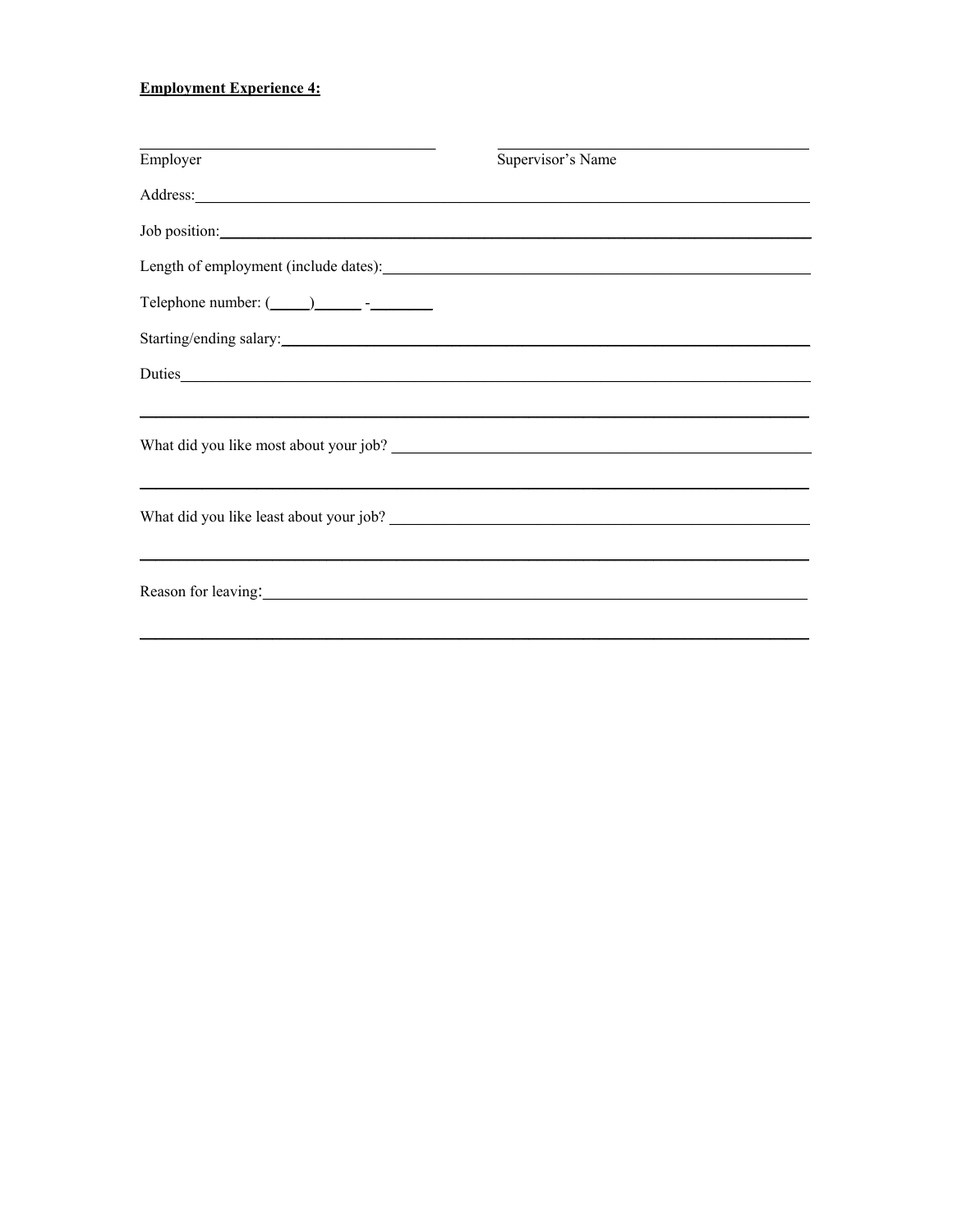# **PLEASE READ THE FOLLOWING STATEMENTS CAREFULLY BEFORE SIGNING THIS APPLICATION. ONLY THOSE APPLICATIONS THAT ARE SIGNED AND DATED ARE CONSIDERED VALID. IF YOU HAVE ANY QUESTIONS REGARDING THIS STATEMENT, PLEASE ASK THEM BEFORE SIGNING.**

I certify that all answers and statements I have made on this application (and resume or other supplementary materials) are true and complete without omissions. I understand that any false information will result in refusal to hire or immediate discharge, if I am employed. I authorize any of the persons or organizations named in this application to give you complete information and records regarding my employment, education, character and qualifications. YES  $\Box$  NO

If hired, I will be responsible for familiarizing myself with all rules and regulations of **Del Rio Enterprises, Inc.** as they presently exist or are later modified. *If hired, I understand my employment can be terminated, at the discretion of the company or at my option, without notice, at any time, except as specifically set forth in writing in a current individual employment agreement, which I may have entered into with the company.*   $YES \Box NO \Box$ 

I also understand that no representative of **Del Rio Enterprises, Inc.** has any authority to enter into any employment agreement for any specified period of time, or to assure me of any future position, benefits, or terms and conditions of employment, except as specifically states in a current written agreement signed by the President.  $YES$  NO

I understand this application is not an offer of employment and no promises or representations or employment have been made to me at this time.  $YES \Box NO \Box$ 

By signing below, I authorize **Del Rio Enterprises, Inc**. **or its agents** to investigate all statements contained in this employment application, as they may deem necessary in arriving at an employment decision. I further authorize **Del Rio Enterprises, Inc. or its agents** to order one or more consumer reports containing financial, driving record, criminal record, and/or other information about me from a consumer-reporting agency or law enforcement. I understand that the consumer and/or law enforcement report(s) will be requested and used for the purpose of evaluating me for employment, promotions, transfers, and/or retention as an employee.

 $\frac{1}{2}$  ,  $\frac{1}{2}$  ,  $\frac{1}{2}$  ,  $\frac{1}{2}$  ,  $\frac{1}{2}$  ,  $\frac{1}{2}$  ,  $\frac{1}{2}$  ,  $\frac{1}{2}$  ,  $\frac{1}{2}$  ,  $\frac{1}{2}$  ,  $\frac{1}{2}$  ,  $\frac{1}{2}$  ,  $\frac{1}{2}$  ,  $\frac{1}{2}$  ,  $\frac{1}{2}$  ,  $\frac{1}{2}$  ,  $\frac{1}{2}$  ,  $\frac{1}{2}$  ,  $\frac{1$ 

### **I have read, understand, and agree with the above**.

Signature of Applicant Date